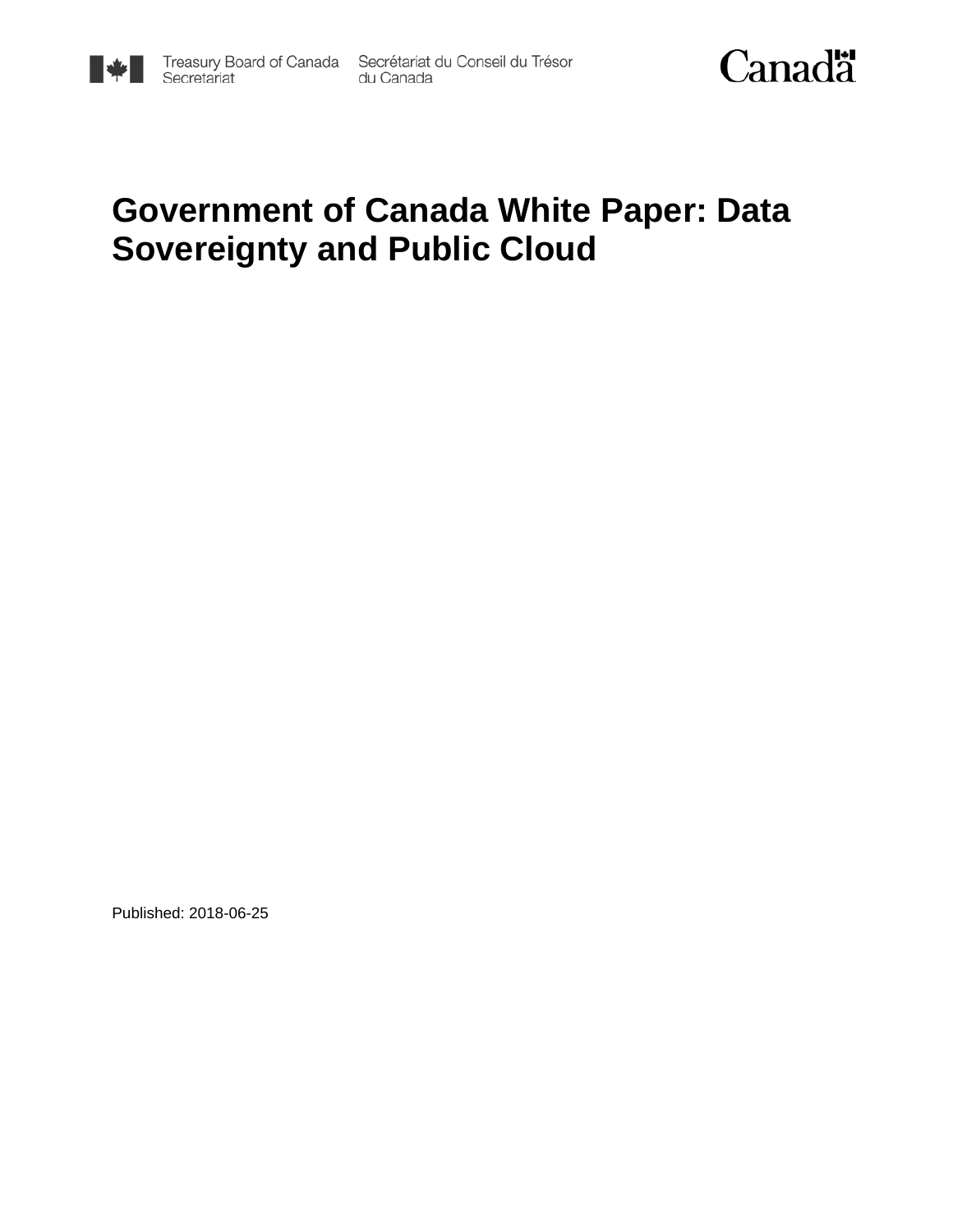© Her Majesty the Queen in Right of Canada, represented by the President of the Treasury Board, 2018

Published by Treasury Board of Canada, Secretariat 90 Elgin, Ottawa, Ontario, K1A 0R5, Canada

Catalogue Number: BT22-213/2018E-PDF ISBN: 978-0-660-27233-7

This document is available on the Government of Canada website, [Canada.](https://www.canada.ca/en.html)ca

This document is available in alternative formats upon request.

Aussi offert en français sous le titre : Gouvernement du Canada Livre blanc : Souveraineté des données et nuage public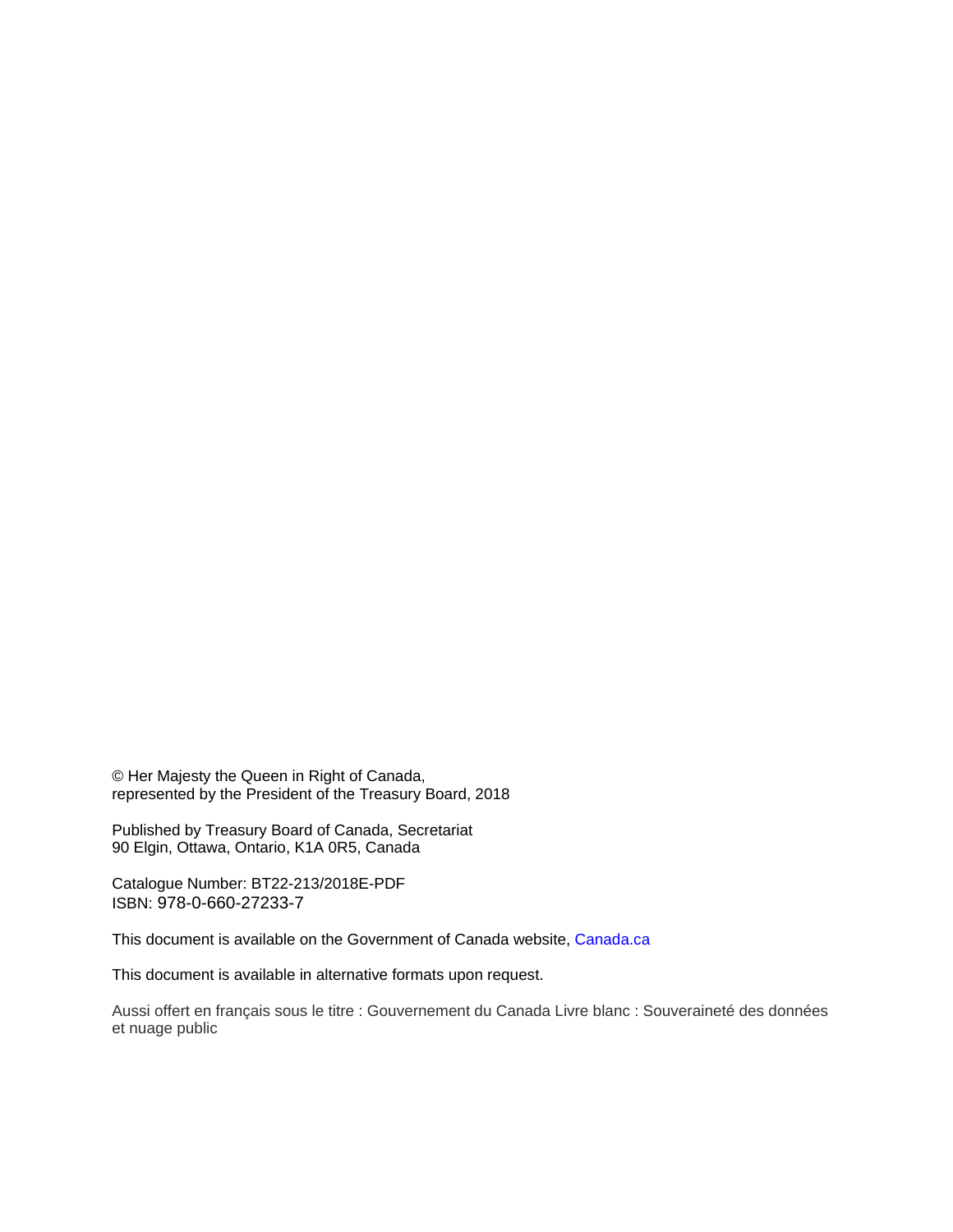

Government of Canada

Gouvernement du Canada

# **Government of Canada White Paper: Data Sovereignty and Public Cloud**

**From Treasury Board of Canada Secretariat**

The Government of Canada (GC) has a "cloud-first" strategy whereby cloud services are identified and evaluated as the principal delivery option when initiating information technology (IT) investments, initiatives, strategies and projects. Departments and agencies should consider cloud deployment models in the following order of priority:

- 1. public cloud
- 2. hybrid cloud
- 3. private cloud
- 4. non-cloud

The cloud-first strategy is reflected in recent updates to the Treasury Board Policy on Management of Information Technology (section 6.2.6).

The Treasury Board of Canada Secretariat (TBS), in consultation with key departments,  $1$  has determined that a commercial public cloud can, under certain conditions, offer sufficient protections for data up to and including the Protected B level. As such, "protected-cloud" procurement will be launched in 2018 in order to make commercial public cloud services available to departments for storage of data up to and including the Protected B level.

## **On this page**

- Purpose of the Paper
- Outside of this paper's scope
- What is the cloud?
- Challenges associated with the public cloud
- Addressing the challenges
- Data sovereignty: risks and mitigations
- Balancing security risks with business benefits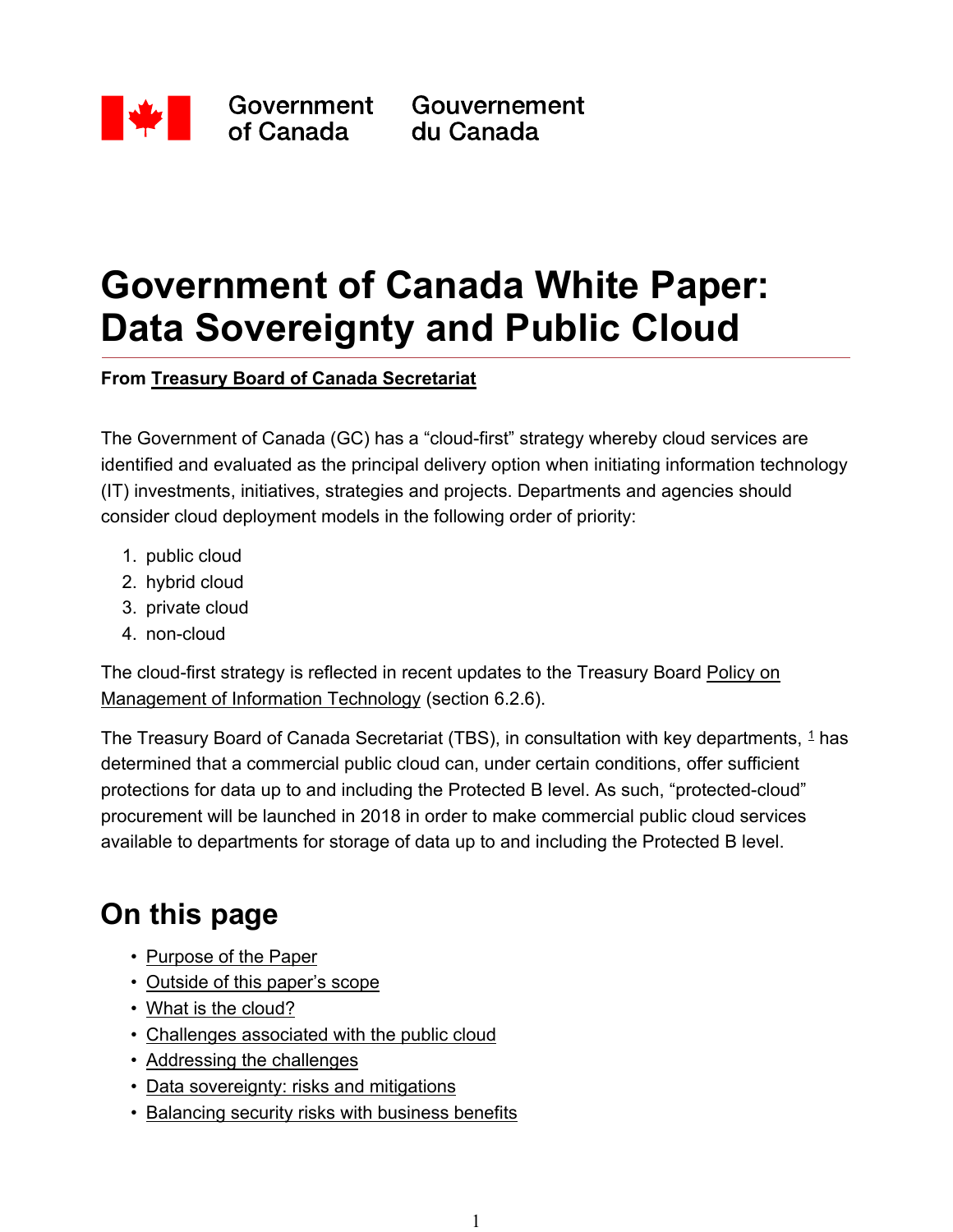- Summary
- Next steps
- Appendix A: government responses to data sovereignty

## **Purpose of this paper**

The purpose of this paper is to provide an overview of the risk to data sovereignty  $2$  that is associated with using commercial public cloud environments. The risks to data residency 3 and security are also discussed. These risks are examined in the context of the GC's cloudfirst strategy. By the end of this paper, the reader will understand these risks and the associated mitigation measures. The reader will also understand how cloud services can help the GC address other risks, such as:

- aging IT
- current security gaps
- not benefiting from emerging technology

## **Outside of this paper's scope**

This paper is not meant to provide a comprehensive overview of public cloud services or the GC's strategic direction regarding those services. Other documents, such as the Government of Canada Strategic Plan for Information Management and Information Technology 2017 to 2021 and the Government of Canada Cloud Adoption Strategy, are available and provide information about cloud services and strategic direction.

## **What is the cloud?**

Cloud computing is the delivery of on-demand computing resources (from applications to data centres) over the Internet on a pay-for-use basis. Cloud services can be deployed using 3 different models: public, private and hybrid.

In the public cloud model, cloud resources (that is, hardware, software and infrastructure) are owned and operated by a third-party cloud service provider (CSP). Organizations consume IT services over the Internet from a shared pool of resources that are logically separated from one another. In the private cloud model, computing resources (that can be located on the premises or hosted by a third-party CSP) are dedicated to one organization and maintained on a private network. In the hybrid cloud model, both public and private clouds are used with data and applications communicating between the two.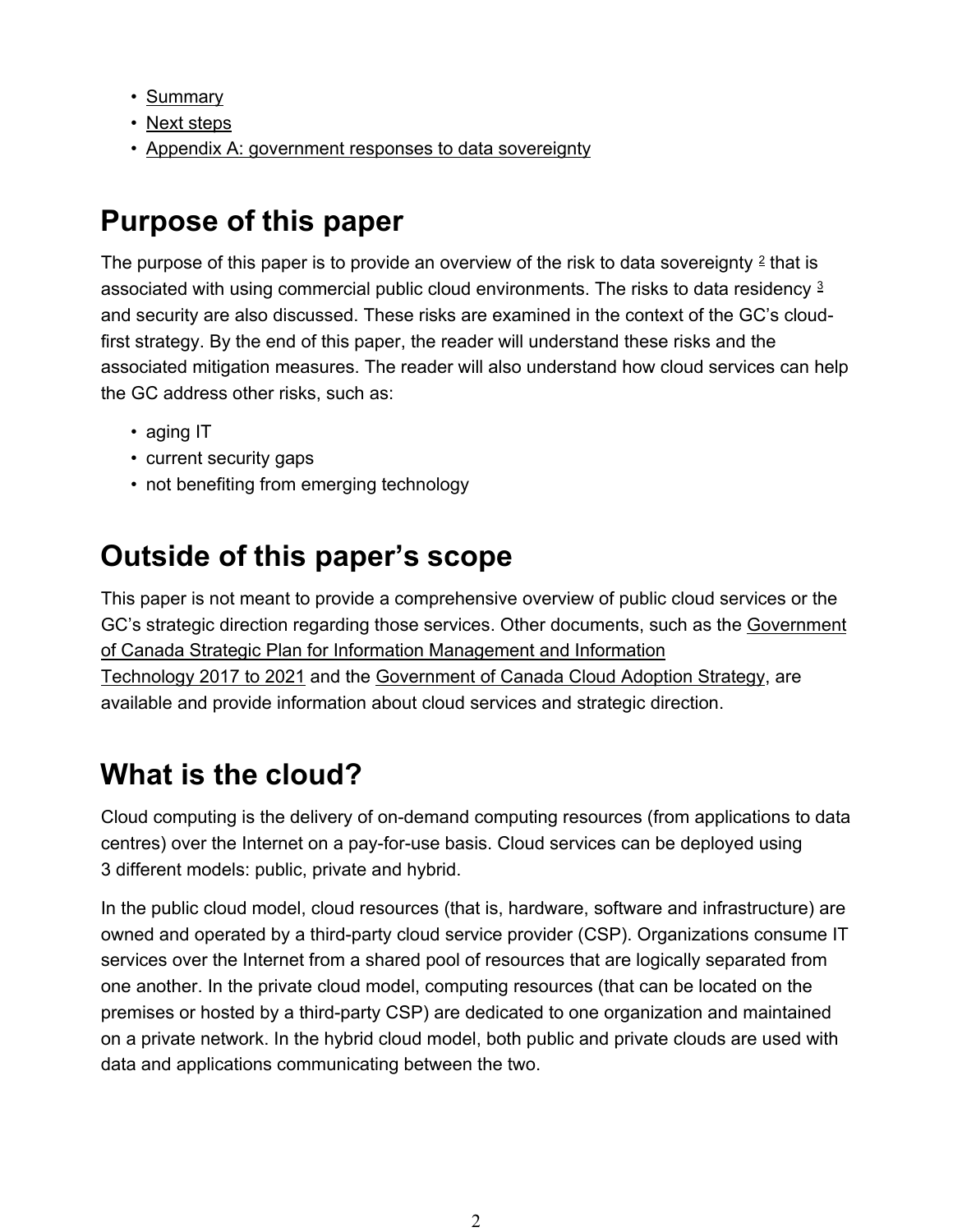## **Challenges associated with the public cloud**

#### **▼ In this section**

- Data security
- Data residency
- Data sovereignty

Cloud computing is a fundamental shift in the delivery of IT services, and the GC needs to be ready to leverage this alternative service delivery model. However, because the nature of cloud computing results in an organization having a modified span of control over its information assets, a number of challenges related to data control, protection and privacy have been noted within the GC. These challenges relate to:

- data security
- data residency
- data sovereignty

### **Data security**

When data is moved to the cloud, security becomes a shared responsibility with CSPs. CSPs are responsible for the security **of** the cloud, and GC departments are responsible for security **to**, **from** and **in** the cloud. A simple analogy would be a rental building. Property owners or managers are responsible for the security of the building and common areas, but renters are responsible for the security measures within the units they rent. The modified span of control and shared responsibility often lead to fears that an organization's security posture may be degraded.

#### **Case study: the United Kingdom and a risk-managed approach**

In 2013, the UK government introduced a "cloud-first" policy and a shift toward a riskmanagement approach to using cloud services. The UK government cloud strategy does not impose geographic limitations on public cloud services for information classified as official (there are limitations for information classified as secret and top secret). Rather, a riskmanaged approach has been adopted and supported by the UK's National Cyber Security Centre with its 14 Cloud Security Principles for organizations to consider when evaluating a cloud service. Cloud security principle 2, asset protection and resilience, emphasizes the need for public sector organizations to understand: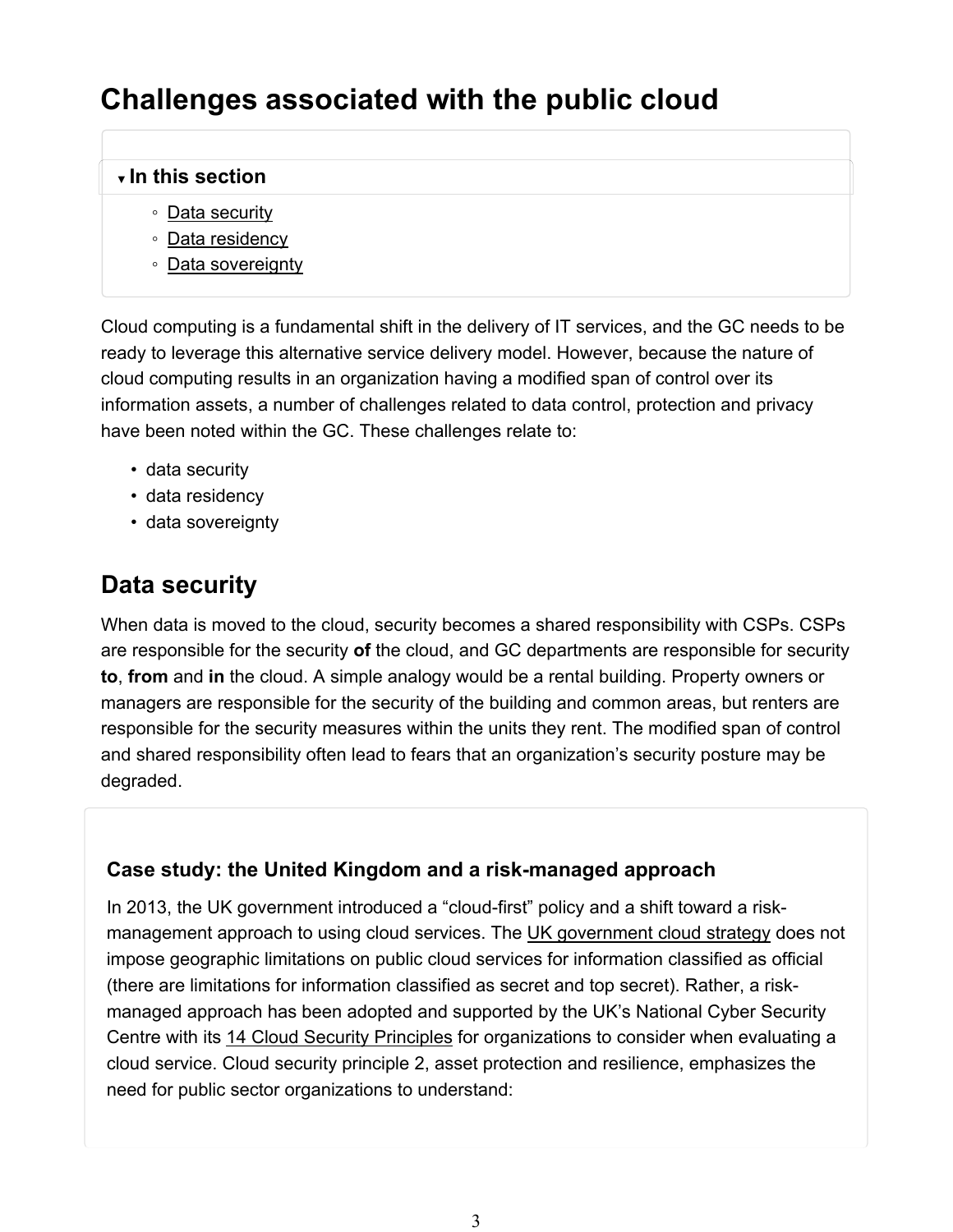- in which countries data will be stored, processed and managed, and how these locations will affect compliance with relevant legislation
- whether the legal jurisdiction(s) within which the service provider operates are acceptable to the organization

### **Data residency**

CSPs are typically hyper-scale providers, meaning that they have global deployment on a scale that eclipses the GC's own IT assets many times over. Although CSPs have the ability to move a client's data anywhere in the world, the client typically has the option to isolate their data to a given geographical region. This is an important feature because it allows the client to keep data under the laws and policies of a particular territory. Moving the GC's data outside of the geographic boundaries of Canada could impact the GC's access to data and services that are vital to its business continuity.

### **Data sovereignty**

Regardless of where the cloud resources are physically located, when data is stored in a cloud environment, the stored data may be subject to the laws of other countries. As previously mentioned, CSPs are hyper-scale providers that have global deployment. A CSP with foreign operations could be required to comply with a warrant, court order or subpoena request from a foreign law enforcement agency seeking to obtain GC data. This means that Canada cannot ensure full sovereignty over its data when it stores data in the cloud. Lack of full data sovereignty has the potential to damage the GC and third parties. Sensitive GC data could be subject to foreign laws and be disclosed to another government. Under some foreign laws, disclosure of GC data could take place without notice to the GC.

#### **Case study: British Columbia and full data residency**

The Office of the Information and Privacy Commissioner for British Columbia released Cloud Computing Guidelines for Public Bodies (PDF (Portable Document Format), 175 KB (Kilobyte)) (updated in June 2012) to provide guidance on how to apply British Columbia's Freedom of Information and Protection of Privacy Act (FIPPA). FIPPA applies to **personal information** that is **in the custody or under the control of a public body**. Strict data residency measures have been put in place to ensure that personal information is protected and adheres to FIPPA. According to the guidelines, subject to a few exceptions, British Columbia's public bodies are required to: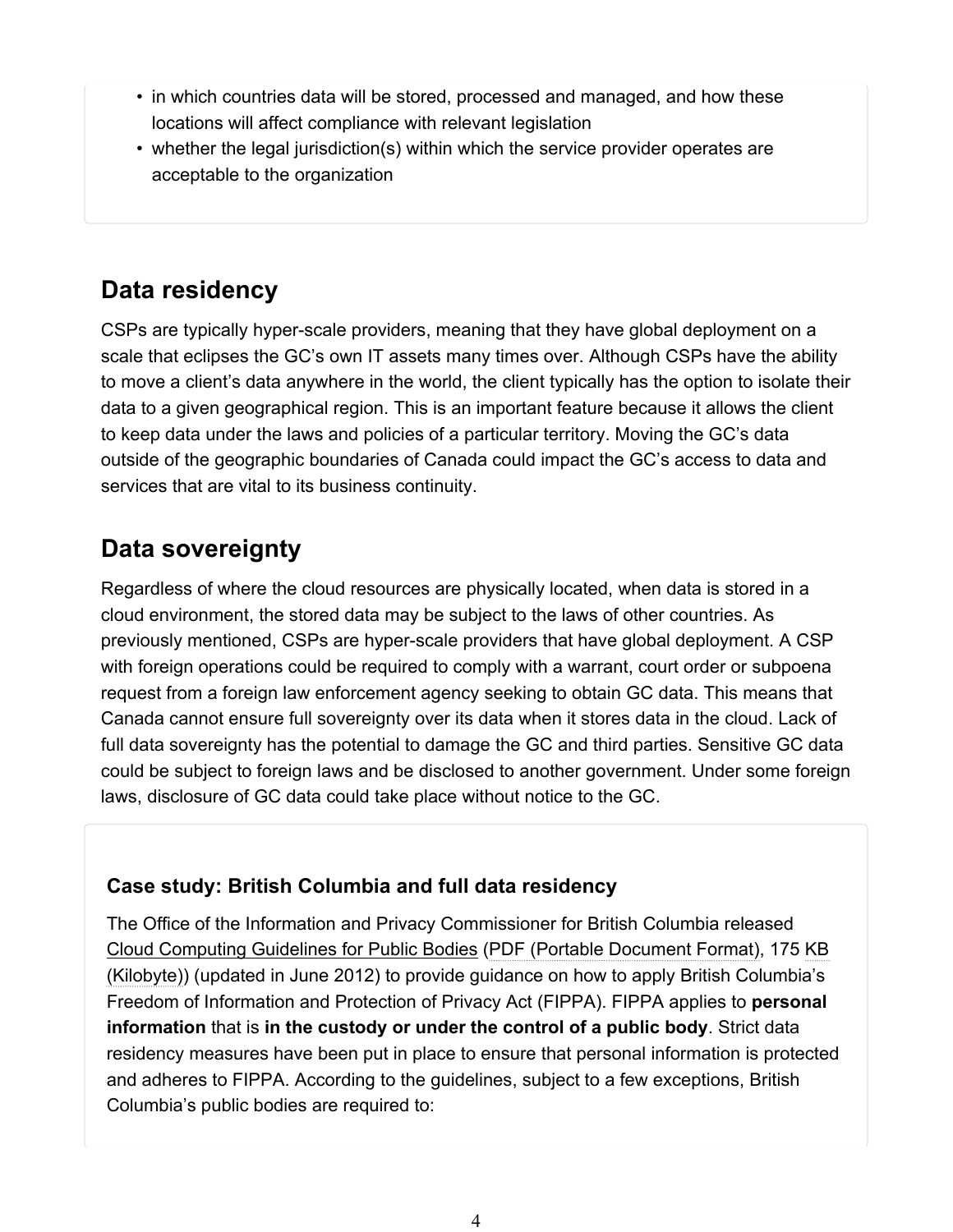- ensure that "personal information is only stored in and accessed from inside Canada"
- "protect personal information by making reasonable security arrangements against such risks as unauthorized access, collection, use, disclosure or disposal"

### **Addressing the challenges**

#### **▼ In this section**

- Data security
- Data residency
- Data sovereignty

The GC has made progress in its efforts to address the data security, data residency and data sovereignty challenges in order to enable the adoption of cloud computing.

#### **Data security**

As previously mentioned, the shared responsibility for security in the cloud and the hyperscale nature of CSPs mean that the GC needs to use different processes to meet policy requirements for managing security risks when using the cloud. CSPs do not assess themselves against GC guidelines, such as ITSG-33. $4$  Instead, they meet internationally recognized certifications, such as the International Organization for Standardization's ISO 27001. The GC has published the Government of Canada Security Control Profile for Cloud-based GC IT Services that cross-references ITSG-33 with prevalent cloud industry certifications. The GC has also published the Direction on the Secure Use of Commercial Cloud Services: Security Policy Implementation Notice (SPIN) to support departments and agencies in their understanding of existing TBS security policy requirements in the context of cloud computing. SPIN highlights:

- the key security measures required to protect GC information and assets in a cloud environment
- which security controls are the responsibility of the CSP and which ones remain a departmental responsibility

#### **Data residency**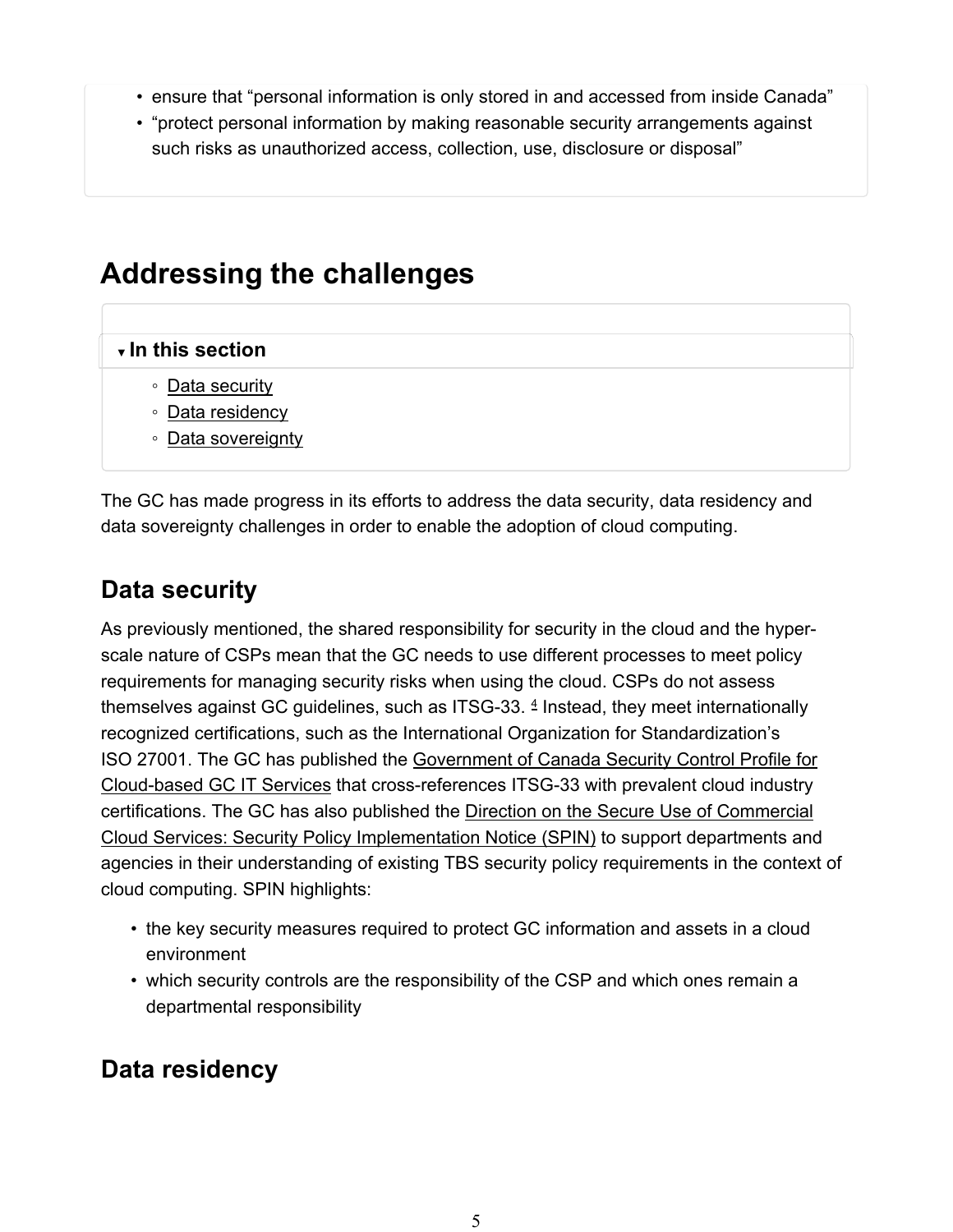The GC has published the Direction for Electronic Data Residency, which sets out the Canadian residency requirements for data at the Protected B, Protected C and Classified levels. These requirements are embedded in recent updates to the Treasury Board Policy on Management of Information Technology (section 6.2.7). However, limiting residency to Canada introduces 2 new risks:

- 1. Limiting data storage to Canada may limit the market availablility of solutions. At the time of writing, at least 5 of the largest CSPs have the ability to isolate data in Canada.
- 2. Limiting data storage to Canada may be viewed as being a barrier to trade. Trade considerations and the related legal risk have been the subject of legal advice prepared by the Department of Justice Canada in the context of the recent updates to the Policy on Management of Information Technology. When procuring their own cloud services, departments may wish to review this advice.

### **Data sovereignty**

As long as a CSP that operates in Canada is subject to the laws of a foreign country, Canada will not have full sovereignty over its data. This is because there remains a risk that data stored in the cloud could be accessed by another country. The issue of data sovereignty is complex and continuously evolving as foreign laws are being tested in foreign courts.

## **Data sovereignty: risks and mitigations**

#### **▼ In this section**

- Limiting the categories of data stored in the cloud
- Encrypting the data
- Using standard contract clauses

In the public cloud environment, government data is entrusted to a third party that may be subject to the laws of a foreign country, even if the data resides in Canada. As such, the key risk to the GC with respect to data sovereignty is that foreign agencies can leverage laws in their home country to compel CSPs to turn over the GC's data. This could:

- damage the GC
- cause Canadians to lose trust in their government

It should be noted that many countries, including Canada, have laws that allow them to subpoena private organizations or obtain a warrant for information from such organizations to support legal investigations. The primary risk to data sovereignty is the US Foreign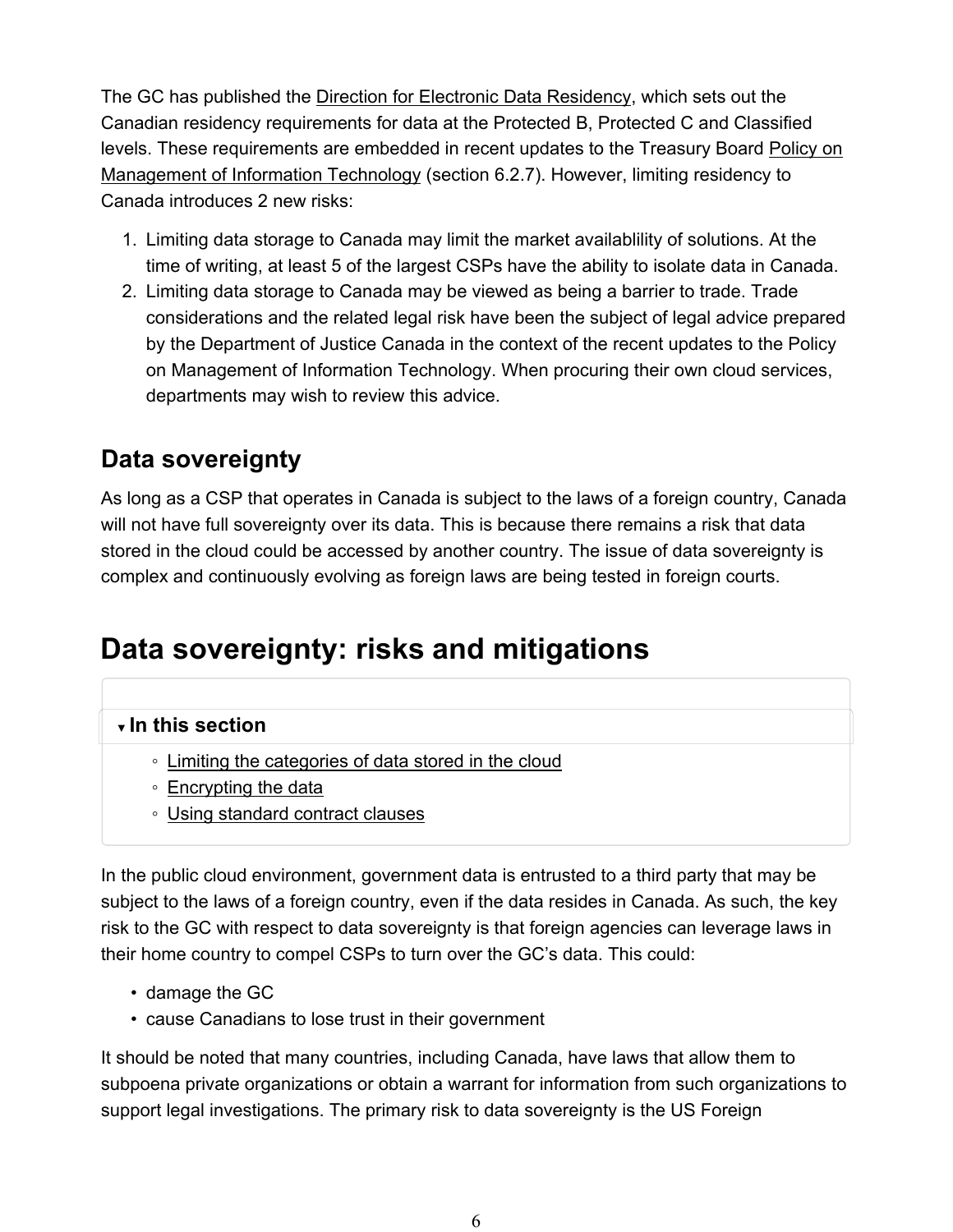Intelligence Surveillance Act (FISA) and the US government's ability to compel an organization subject to US law to turn over data under its control, regardless of the data's location and without notifying Canada. It is important to note that there are long-standing information-sharing agreements between security and law enforcement agencies in Canada and the US. Those long-standing agreements, as well as mutual legal assistance treaties, are other methods for the US to obtain access to information held in Canada.

There are a number of mitigations that the GC is recommending to reduce the risk of unauthorized access to sensitive information. They include:

- limiting the categories of data stored in the cloud
- encrypting the data
- using standard contract clauses

### **Limiting the categories of data stored in the cloud**

Following the lead of other countries, Canada will be limiting the categories of data that may be stored in the cloud. To date, major CSPs have asserted their ability to meet the GC's requirements for storing and processing Protected B data. This assertion will be tested by the GC as it procures cloud services for Protected B scenarios. For this reason, the GC has stated that only data up to and including Protected B may be deployed to a public cloud.

### **Encrypting the data**

When using cloud services, encryption can provide a high degree of segregation to protect personal and other sensitive information. Data that is encrypted using a strong cryptographic algorithm is protected from anyone who does not have the decryption key. The GC will be directing that:

- all protected data hosted in the cloud be appropriately encrypted while in transit and at rest
- the GC maintain exclusive control of the encryption keys

It should be noted that if the encrypted data is to be processed in the cloud by an application, the data would need to be decrypted before processing. As a result, an unencrypted snapshot of the data would be stored temporarily in the cloud before being overwritten. The GC will continue to investigate techniques available to mitigate this risk and prevent the exposure of data to unauthorized parties. Possible mitigation techniques include data anonymization and hardware-level isolation.

#### **Using standard contract clauses**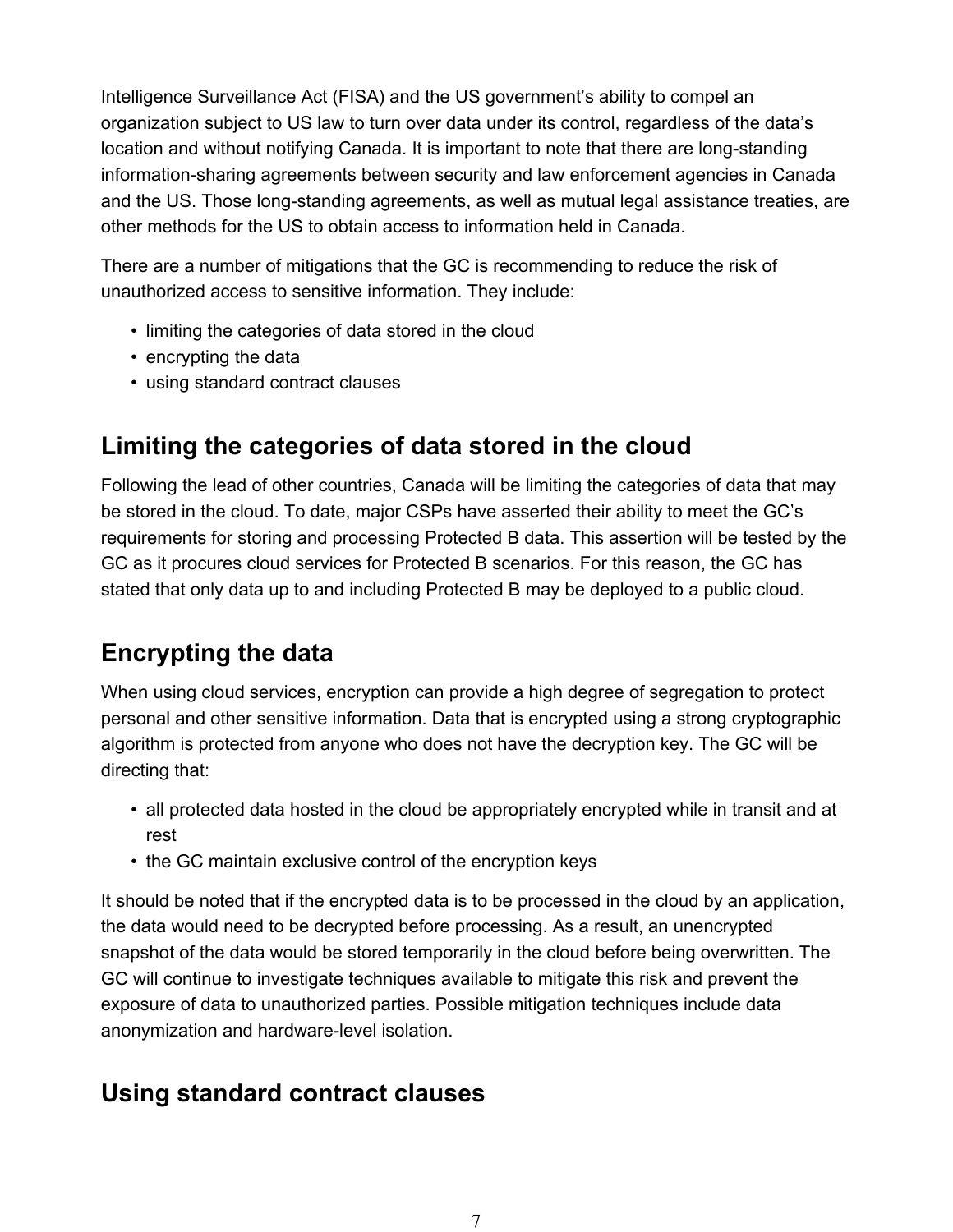Contracting authorities should ensure that all contracts with CSPs include clauses that compel the CSP to disclose all unauthorized access to data, including access made under court order, where applicable and unless the CSP is prohibited from doing so by law. There are some cases where such disclosure is forbidden under US law, such as in the case of an order by the US Foreign Intelligence Surveillance Court. The GC may request that CSPs provide their procedures for navigating the conflict between their contractual obligations and applicable laws.

## **Balancing security risks with business benefits**

#### **▼ In this section**

- Aging IT infrastructure
- Cyber hygiene gaps
- Availability of non-cloud solutions
- GC plans for a digital transformation

So far, this document has focused on the most complex risks associated with public cloud adoption. At this point one might ask, with all of these risks, why would the GC adopt the public cloud? The simple answer is that there are substantial business benefits associated with using cloud services. When weighing the risks associated with the cloud, one must also consider the risks associated with the status quo and consider how the cloud can help the GC address those risks. The risks associated with the status quo include:

- aging IT infrastructure
- cyber hygiene gaps
- the availability of non-cloud solutions
- GC plans for a digital transformation

#### **Aging IT infrastructure**

The GC's mission-critical IT infrastructure is aging and at risk of breaking down. It must be renewed. IT infrastructure transformation is proceeding more slowly than anticipated, in part due to the complexity and challenges of consolidating the data centres, networks and email systems of 43 departments. As stated in the Shared Services Canada Resource Alignment Review, cloud computing presents a significant opportunity to address these challenges and achieve cost savings. A key driver for cloud adoption is the need to move from managing aging assets to focusing on using commercially available services to deliver business value.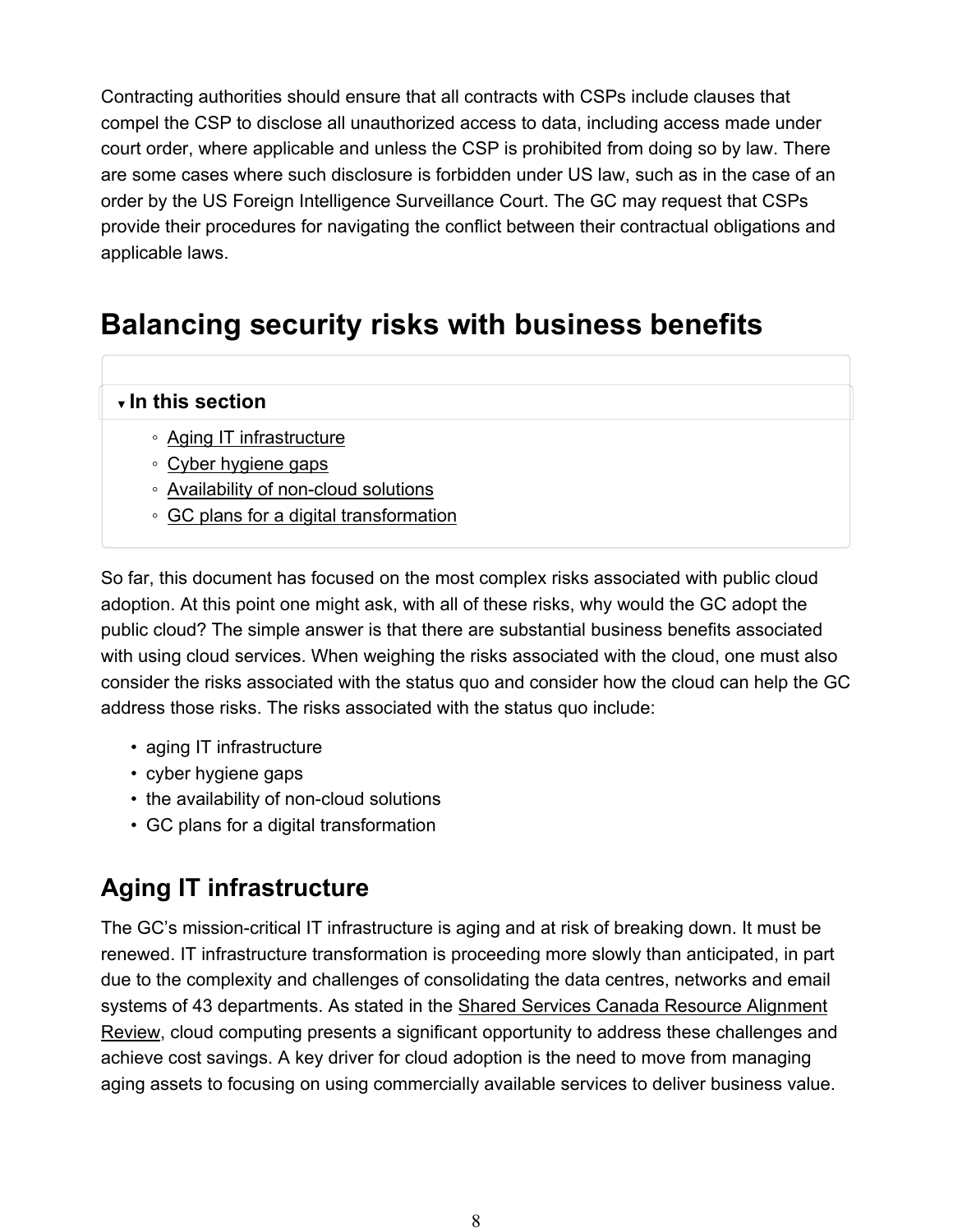### **Cyber hygiene gaps**

The rising number of security incidents has demonstrated the inconsistent security posture of GC systems. Lessons learned have highlighted challenges in the GC's ability to quickly identify assets and perform timely patching and remediation of known vulnerabilities. These challenges leave the GC exposed to cyber threats. Moving to the cloud provides the GC with an opportunity to:

- deploy secure virtual environments rapidly
- change its approach to managing its assets and addressing security from the outset

CSPs have a significant budget to maintain, patch and secure their cloud infrastructure. This means that CSPs can:

- mitigate many common risks that government organizations often face
- provide a much stronger overall security posture

Leading CSPs also subject their services and processes to multiple third-party audits and meet numerous internationally recognized industry certifications, such as ISO 27001, to provide assurance to their clients.

#### **Availability of non-cloud solutions**

Increasingly, industry is providing only public cloud solutions or focusing their efforts on cloud services. The expression "born in the cloud" signifies that a particular solution has been designed to reside natively in a public cloud and that no software equivalent exists. Excluding cloud solutions from the GC's IT landscape would limit the solutions that are available.

### **GC plans for a digital transformation**

The GC's demand for IT capacity and capabilities exceeds the available supply. The GC wants to follow the global trend of improving digital services for its citizens, and this can be greatly enabled by cloud services. Many governments have put into effect "cloud-first" policies, including in the other countries that make up the Five Eyes: the United States, the United Kingdom, Australia and New Zealand. Canada is the only Five Eyes country without a cloud-first policy. Failing to make the cloud part of the GC's digital landscape will impact how quickly the GC's digital vision can be achieved.

### **Summary**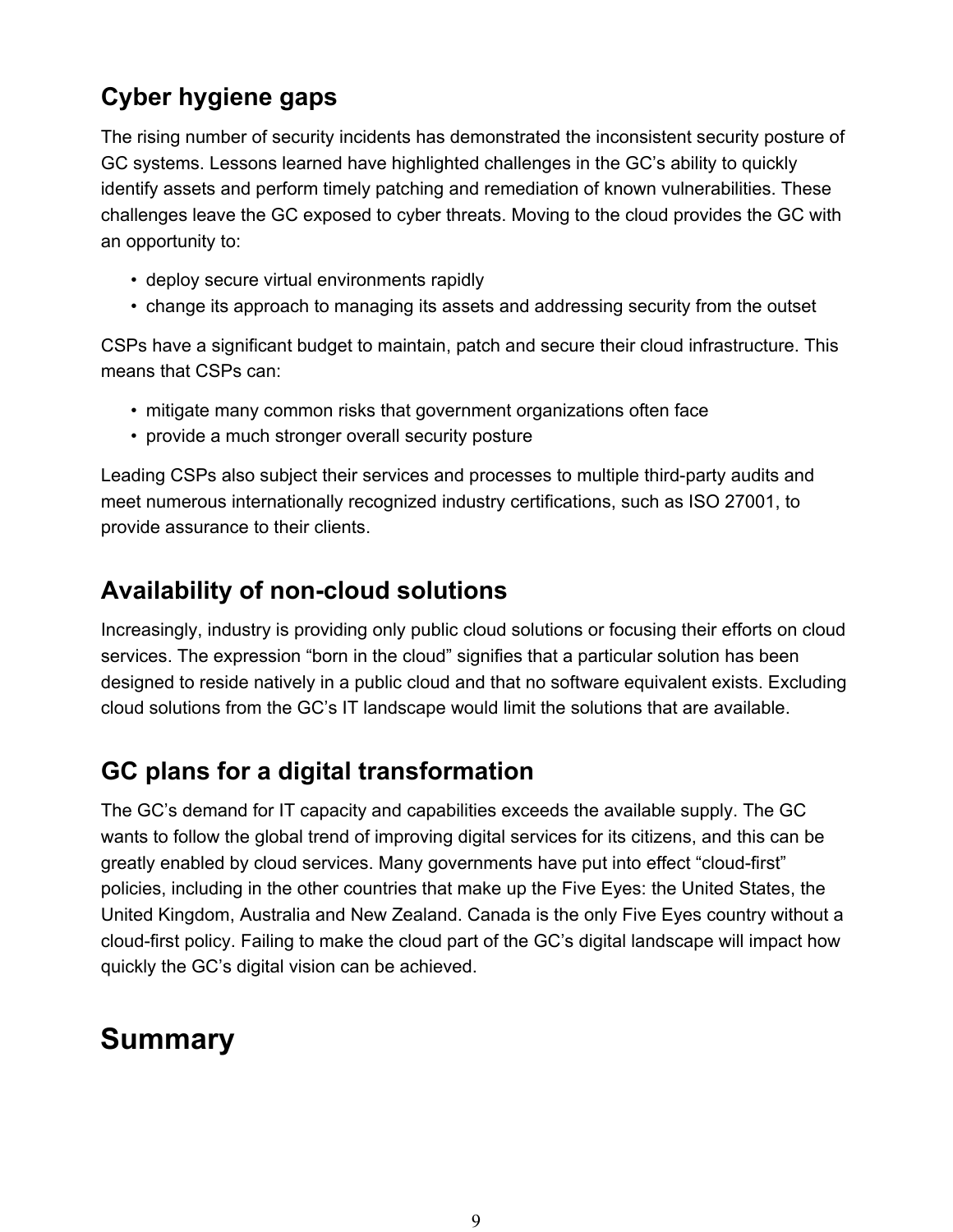Recent updates to the Policy on Management of Information Technology reflect the GC's cloud-first strategy. Departments are therefore required to consider the use of cloud services as the principal delivery option for data storage based on business needs. When considering the use of cloud services, departments should keep in mind the following:

- At this time, only data up to and including Protected B level should be stored in a commercial public cloud environment
- If it meets their needs, departments will be able to use the protected-cloud contract (which is currently in the process of being procured) to access cloud services
- Departments that choose to procure their own cloud services should:
	- assess the inherent risks to data sovereignty, data residency and data security
	- apply relevant mitigation measures
- The use of cloud services is subject to the following:
	- Direction on the Secure Use of Commercial Cloud Services: Security Policy Implementation Notice (SPIN)
	- Direction for Electronic Data Residency

### **Next steps**

#### **▼ In this section**

- Develop data encryption guidelines for cloud
- Establish standard contract clauses for clouds
- Initiate protected-cloud procurement

The GC has the responsibility to:

- safeguard the confidentiality, integrity and availability of GC information and IT assets
- implement appropriate measures to ensure the protection of data

This responsibility remains the same whether the information and assets are located on the premises of a GC facility or off the premises within a cloud environment. Cloud computing does not change the responsibility, but cloud computing's global reach and shared infrastructure do pose new challenges. A balanced approach is required to:

- adopt cloud computing as an alternative service delivery model for IT services
- manage risks to data sovereignty

The GC Enterprise Architecture Review Board (EARB):

- sets the direction for enterprise IT across government
- will play a key role in managing the risks related to the adoption of cloud computing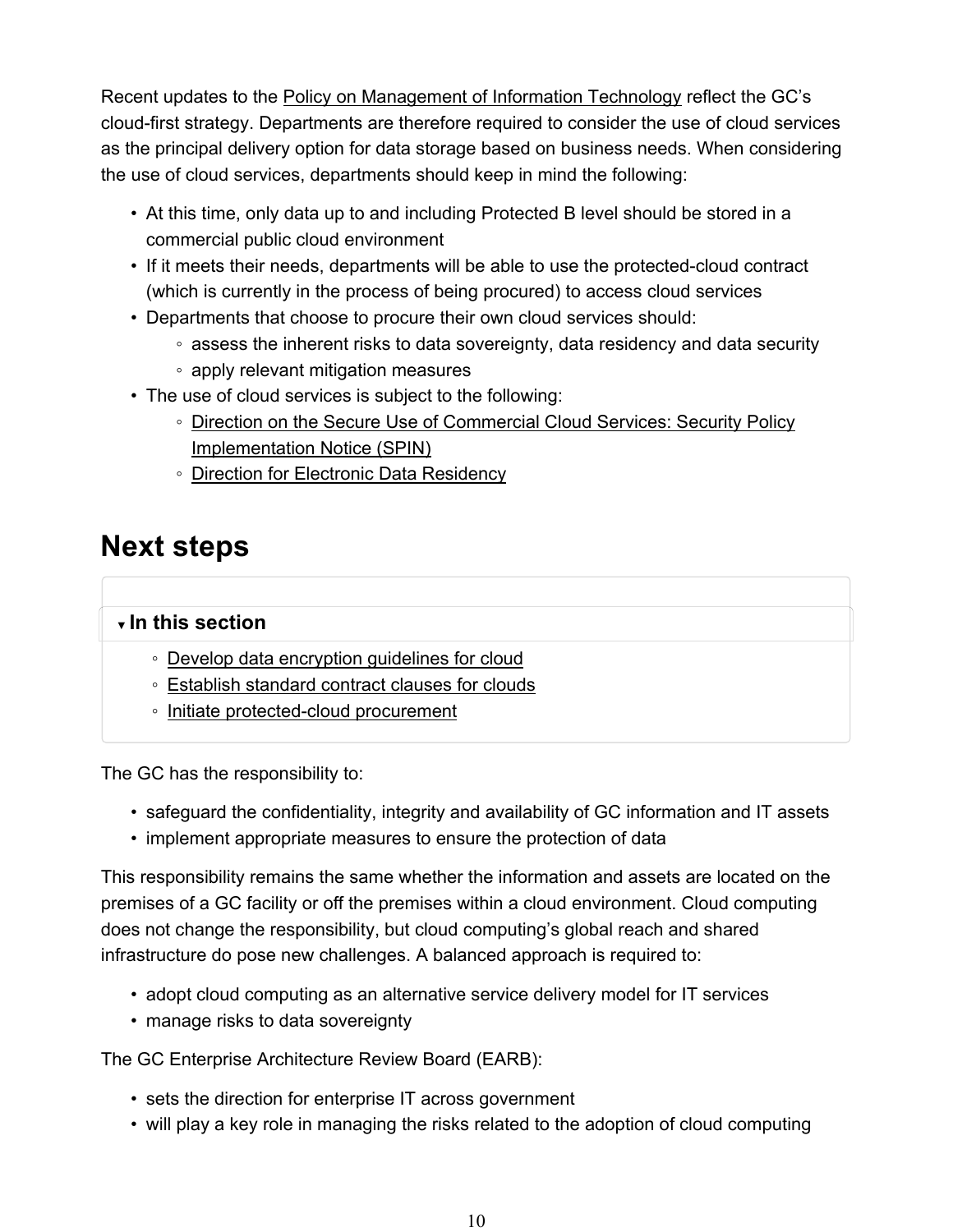The EARB's membership consists of organizations across the GC, including:

- business owners, such as the Canada Revenue Agency (CRA) and Employment and Social Development Canada (ESDC)
- service providers, such as Shared Services Canada (SSC) and Public Services and Procurement Canada (PSPC)
- lead security agencies, such as Communications Security Establishment Canada (CSEC) and the Treasury Board of Canada Secretariat (TBS)

The Board will begin reviewing all cloud requests from both an architecture perspective and a risk perspective in order to ensure that the risks identified in this paper are mitigated to the greatest extent possible.

In order to fully realize the benefits offered by cloud computing, while limiting the GC's exposure to risk, the following steps are being undertaken.

### **Develop data encryption guidelines for cloud**

This guidance will include how the GC will maintain control of the encryption keys for data hosted in a cloud environment in order to mitigate unauthorized access concerns (winter 2017 to 2018).

#### **Establish standard contract clauses for cloud**

These clauses will compel the CSP to disclose all unauthorized access to data (including those made under court order) to the GC, unless the CSP is prohibited from doing so by law (fiscal year 2018 to 2019).

#### **Initiate protected-cloud procurement**

SSC and PSPC will be in a position to use the Direction for Electronic Data Residency, the Direction on the Secure Use of Commercial Cloud Services: Security Policy Implementation Notice (SPIN), and the Security Control Profile for Cloud-based GC IT Services to launch protected-cloud procurement in 2018.

Departments and agencies will also use the Direction on the Secure Use of Commercial Cloud Services: Security Policy Implementation Notice (SPIN) to secure the services they deploy to the cloud.

## **Appendix A: government responses to data sovereignty**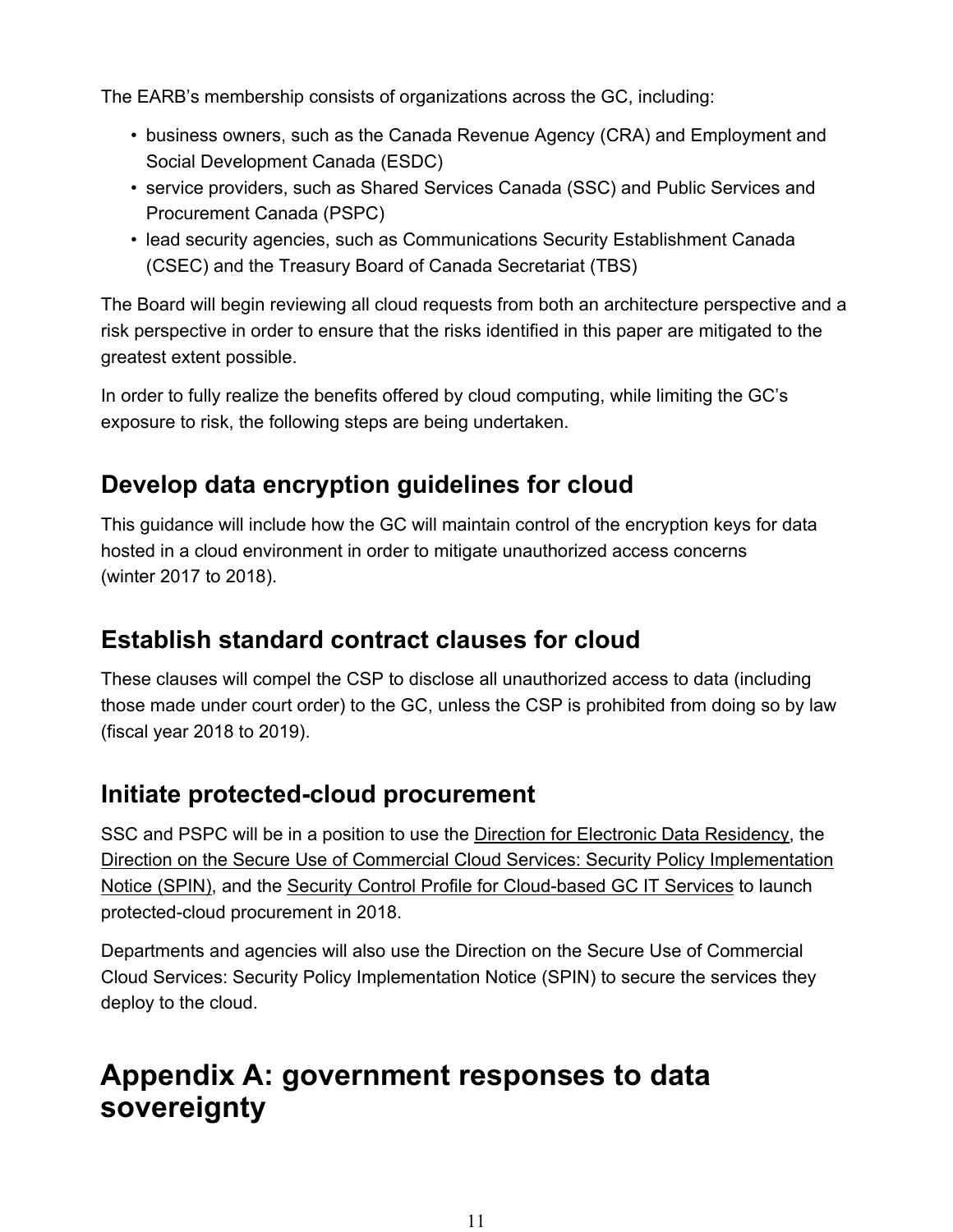In examining the issue of data sovereignty, it is relevant to look at what mitigations other governments have implemented. The following table provides a general overview.

| <b>Mitigation</b>                                                                                                       | <b>Pros</b>                                                                   | <b>Cons</b>                                                                                                                          | Who is doing<br>it?                                                                                                                  |
|-------------------------------------------------------------------------------------------------------------------------|-------------------------------------------------------------------------------|--------------------------------------------------------------------------------------------------------------------------------------|--------------------------------------------------------------------------------------------------------------------------------------|
| Require data<br>residency<br>Require that certain<br>data be stored<br>within a country's<br>geographical<br>boundaries | Data residency helps<br>maintain:<br>• access to GC<br>data<br>• public trust | • Data residency<br>does not mitigate<br>against the<br>application of<br>foreign laws                                               | <b>British Columbia:</b><br>data must be<br>stored in Canada<br>France and<br>Germany also<br>have data<br>residency<br>requirements |
| Use data<br>encryption<br>Make Canada's<br>data opaque to the<br>cloud service<br>provider (CSP)                        | • Canada's data is<br>opaque to the<br><b>CSP</b>                             | Encryption:<br>• can result in<br>reduced<br>functionality<br>$\cdot$ makes the GC<br>responsible for<br>managing<br>encryption keys | The UK has<br>published<br>guidance<br>regarding<br>encryption                                                                       |

1 ISO stands for "International Organization for Standardization."

2 ITSG stands for "Information Technology Security Guidance."

3 SOC stands for "System and Organization Controls."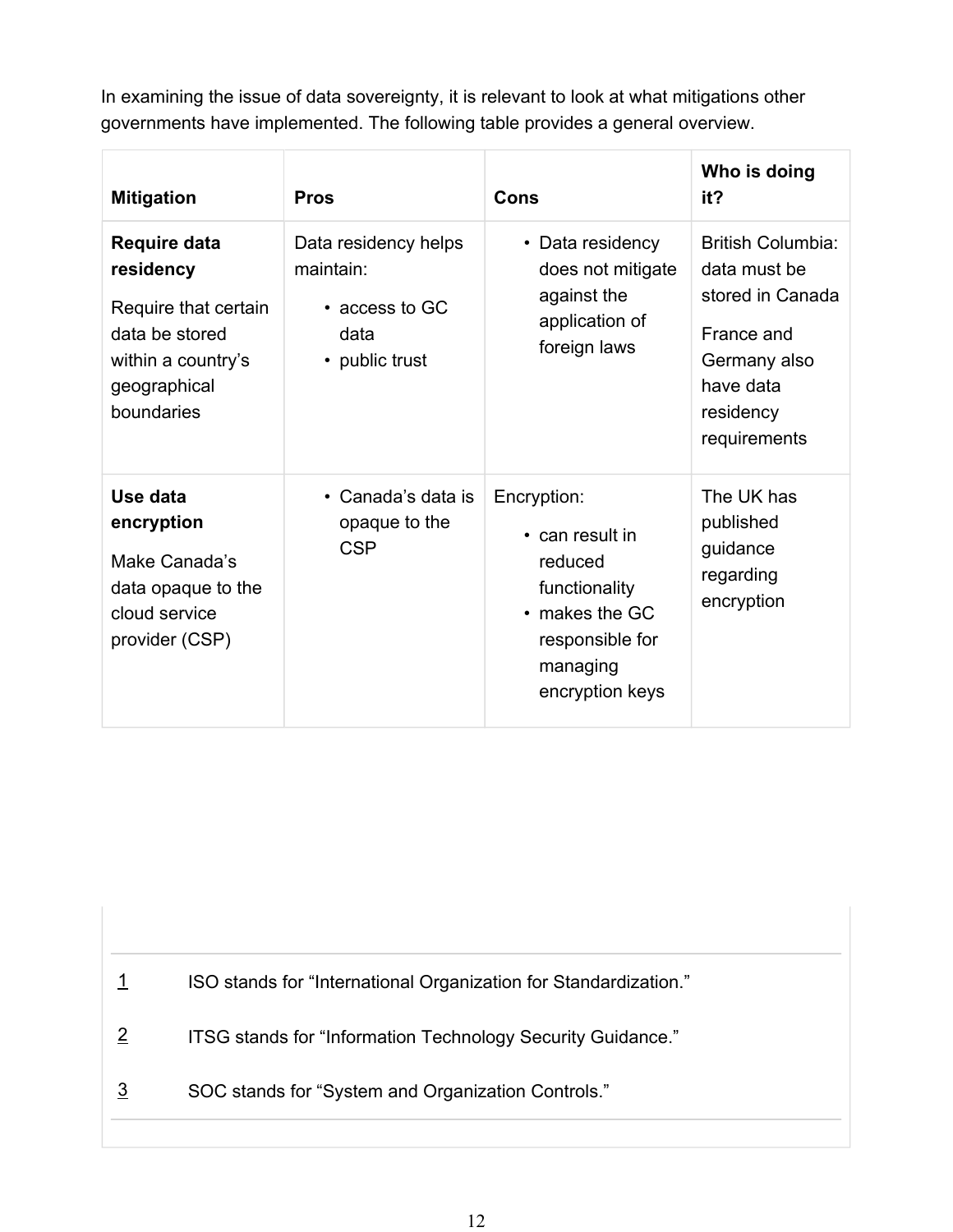| <b>Mitigation</b>                                                                                                                                                                                   | <b>Pros</b>                                                               | Cons                                                                                                                                  | Who is doing<br>it?                                                                                                                                                    |
|-----------------------------------------------------------------------------------------------------------------------------------------------------------------------------------------------------|---------------------------------------------------------------------------|---------------------------------------------------------------------------------------------------------------------------------------|------------------------------------------------------------------------------------------------------------------------------------------------------------------------|
| Use data masking<br><b>Protect sensitive</b><br>data by storing it on<br>the premises of a<br>GC facility; the data<br>stored in the cloud<br>would be<br>structurally similar<br>but not authentic | • Canada's<br>sensitive data is<br>anonymous                              | Masking:<br>• can result in<br>reduced<br>functionality<br>• makes the GC<br>responsible for<br>managing<br>masking<br>infrastructure | Unknown                                                                                                                                                                |
| <b>Ensure that CSPs</b><br>meet security<br>certifications<br>Ensure that the<br><b>CSP</b> meets<br>internationally<br>recognized<br>certifications such<br>as ISO 27001 1                         | $\cdot$ CSPs are<br>compliant with<br>GC security and<br>privacy controls | • Security<br>certifications do<br>not mitigate<br>against foreign<br>laws                                                            | Canada: ITSG-<br>$332$ controls<br>have been<br>mapped to<br>ISO 27001 and<br>SOC $23$<br><b>UK: ISO 27001</b><br>is appropriate for<br>data classified as<br>official |

1 ISO stands for "International Organization for Standardization."

2 ITSG stands for "Information Technology Security Guidance."

3 SOC stands for "System and Organization Controls."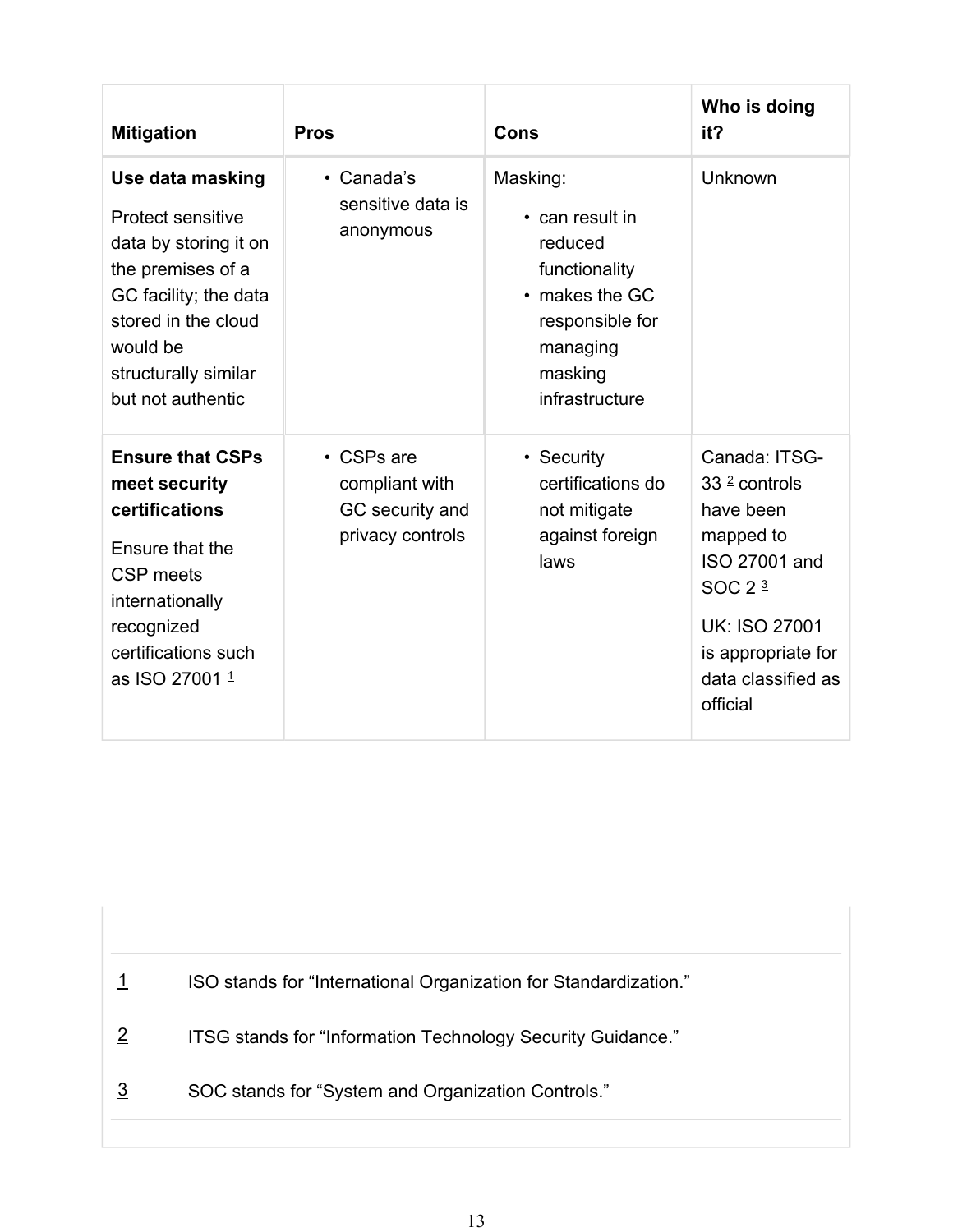| <b>Mitigation</b>                                                                                                                                        | <b>Pros</b>                                                                                                  | <b>Cons</b>                                                                                                                                | Who is doing<br>it?                                                                                                                                                     |
|----------------------------------------------------------------------------------------------------------------------------------------------------------|--------------------------------------------------------------------------------------------------------------|--------------------------------------------------------------------------------------------------------------------------------------------|-------------------------------------------------------------------------------------------------------------------------------------------------------------------------|
| Use standard<br>clauses in<br>contracts with<br><b>CSPs</b><br>Include clauses that<br>require the CSP to<br>maintain<br>confidentiality                 | • Canada has<br>mechanisms to<br>enforce<br>compliance with<br>Canadian laws<br>and retain data<br>ownership | • It is unclear as to<br>how a CSP would<br>resolve a conflict<br>between its<br>contractual<br>obligations and<br>foreign laws            | Canada: the<br>CSP must be<br>compliant with<br>the Privacy Act<br>The EU has<br>started issuing<br>model contract<br>clauses for the<br>protection of<br>personal data |
| <b>Entrust a</b><br>Canadian<br>company with the<br>data<br>Ensure that the<br>CSP uses a<br>Canadian-based<br>company to control<br>access to the cloud | • CSP access is<br>controlled by a<br>Canadian<br>company                                                    | • Only one CSP in<br>one country has<br>adopted this<br>model<br>• GC is not aware<br>of this mitigation<br>having been<br>tested in court | Germany:<br>Microsoft has<br>created a<br>sovereign cloud<br>and a German<br>telco controls<br>access to it                                                             |

1 ISO stands for "International Organization for Standardization."

2 ITSG stands for "Information Technology Security Guidance."

3 SOC stands for "System and Organization Controls."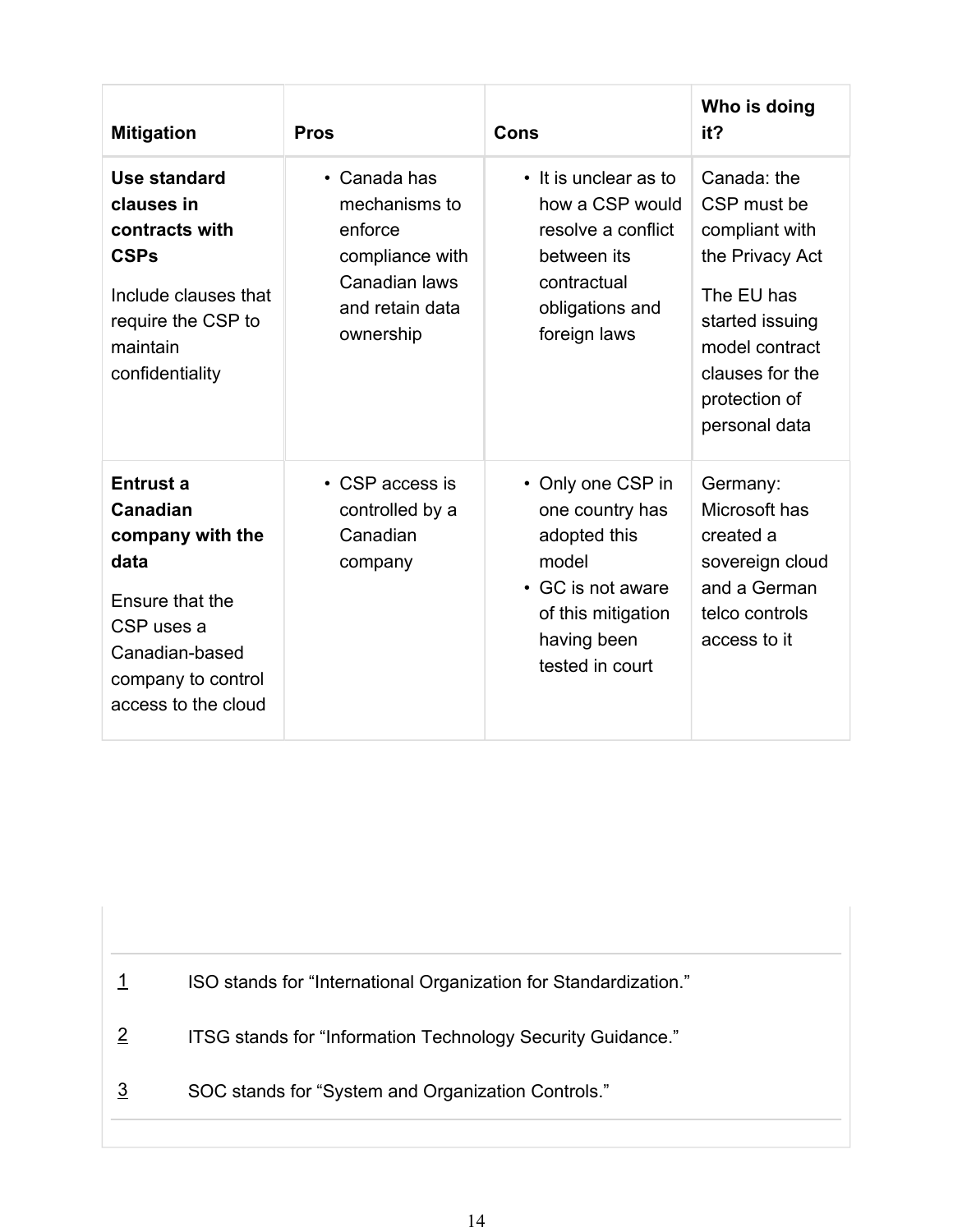| <b>Mitigation</b>                                                                                                                                                                                                                      | <b>Pros</b>                                                                                                                                            | Cons                                                                               | Who is doing<br>it?                                                                                                                                                                   |  |  |
|----------------------------------------------------------------------------------------------------------------------------------------------------------------------------------------------------------------------------------------|--------------------------------------------------------------------------------------------------------------------------------------------------------|------------------------------------------------------------------------------------|---------------------------------------------------------------------------------------------------------------------------------------------------------------------------------------|--|--|
| <b>Rationalize data</b><br>categories<br>Align data<br>categories to<br>commercial security<br>capabilities                                                                                                                            | • Data categories<br>are modernized<br>for today's cyber<br>environment<br>• Canada can<br>determine where<br>commercial<br>controls are<br>sufficient | • Rationalizing<br>data categories<br>does not mitigate<br>against foreign<br>laws | The UK has<br>rationalized<br>6 categories into<br>3 categories<br>The UK has also<br>decided that data<br>classified as<br>official can be<br>secured with<br>commercial<br>controls |  |  |
| <b>Limit the</b><br>categories of data<br>stored in the cloud<br>Consider data of<br>non-national<br>interest as<br>appropriate for the<br>public cloud                                                                                | • Canada<br>understands<br>what level of<br>data is<br>appropriate for<br>the public cloud                                                             | • Not applicable                                                                   | Canada: the<br>cloud can be<br>used for data up<br>to and including<br><b>Protected B</b><br>UK: the cloud<br>can be used for<br>data classified as<br>official                       |  |  |
| ISO stands for "International Organization for Standardization."<br><u> 1</u><br>$\overline{2}$<br>ITSG stands for "Information Technology Security Guidance."<br>$\overline{3}$<br>SOC stands for "System and Organization Controls." |                                                                                                                                                        |                                                                                    |                                                                                                                                                                                       |  |  |

## **Footnotes**